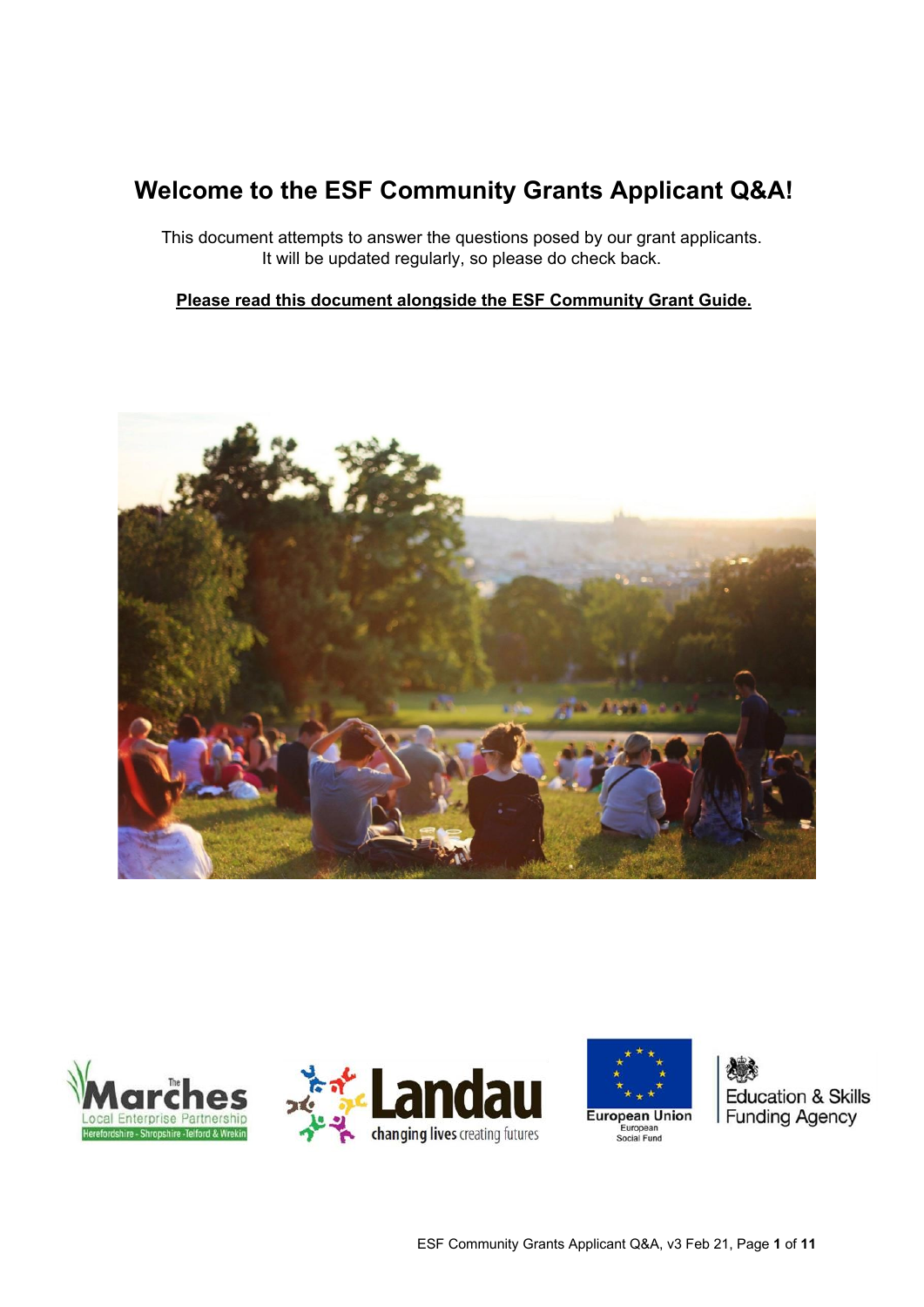## **Contents**

| 1. About ESF Community Grants                                                             |                         |
|-------------------------------------------------------------------------------------------|-------------------------|
| <b>What are ESF Community Grants?</b>                                                     | 4                       |
| Who can apply?                                                                            | $\overline{4}$          |
| How much can I apply for?                                                                 | $\overline{\mathbf{4}}$ |
| Will ESF Community Grants be affected by Brexit?                                          | $\overline{4}$          |
| Does my bank account need to have two signatories?                                        | $\overline{4}$          |
| What costs can the fund cover?                                                            | $\overline{4}$          |
| What costs can't the fund cover?                                                          | $\overline{\mathbf{4}}$ |
| What kinds of activities can be funded?                                                   | $\overline{5}$          |
| What kinds of activities are not eligible for funding?                                    | $\overline{5}$          |
| Who should the funding support?                                                           | $\overline{5}$          |
| Who can we work with?                                                                     | 5                       |
| Why do you need to know financial information about my organisation?                      | $6\phantom{1}6$         |
| How long do I have to spend the grant?                                                    | $\,6\,$                 |
| Can I apply for more than one grant?                                                      | $\,6$                   |
| Can I apply if we have already received ESF Funding?                                      | $\,6$                   |
| Can Parish Councils apply for ESF Community Grants                                        | $\,6$                   |
| Is support available to help me complete my application?                                  | $6\phantom{1}6$         |
| 2. The Grants Application Process                                                         |                         |
| Can I apply for a grant at any time?                                                      | $\,6$                   |
| How do I apply for a grant?                                                               | $\,6$                   |
| Receiving correspondence from Landau                                                      | $\boldsymbol{7}$        |
| How will my application be assessed?                                                      | $\overline{7}$          |
| When are the grant panels taking place?                                                   | $\overline{7}$          |
| If I'm unsuccessful, will I get feedback on my application?                               | $\,8\,$                 |
| If I am unsuccessful, can I apply again?                                                  | 8                       |
| 3. After a Grant has been awarded                                                         |                         |
| I have been successful – what happens next?                                               | 8                       |
| How are grants paid?                                                                      | 8                       |
| If I am successful, are there any reporting requirements I will be expected to<br>fulfil? | 8                       |
| Are we able to see the participant form before we apply?                                  | 8                       |
| What happens at the end of my grant?                                                      | 8                       |
| What happens if I am struggling to meet my targets?                                       | 8                       |
| What happens if I don't meet my targets?                                                  | $9\,$                   |
| I have a compliment / complaint                                                           | 9                       |
| 4. Working with Participants                                                              |                         |
| What is the eligibility criteria for participants?                                        | 9                       |
| Are participants who are already working with the Job Centre eligible?                    | 9                       |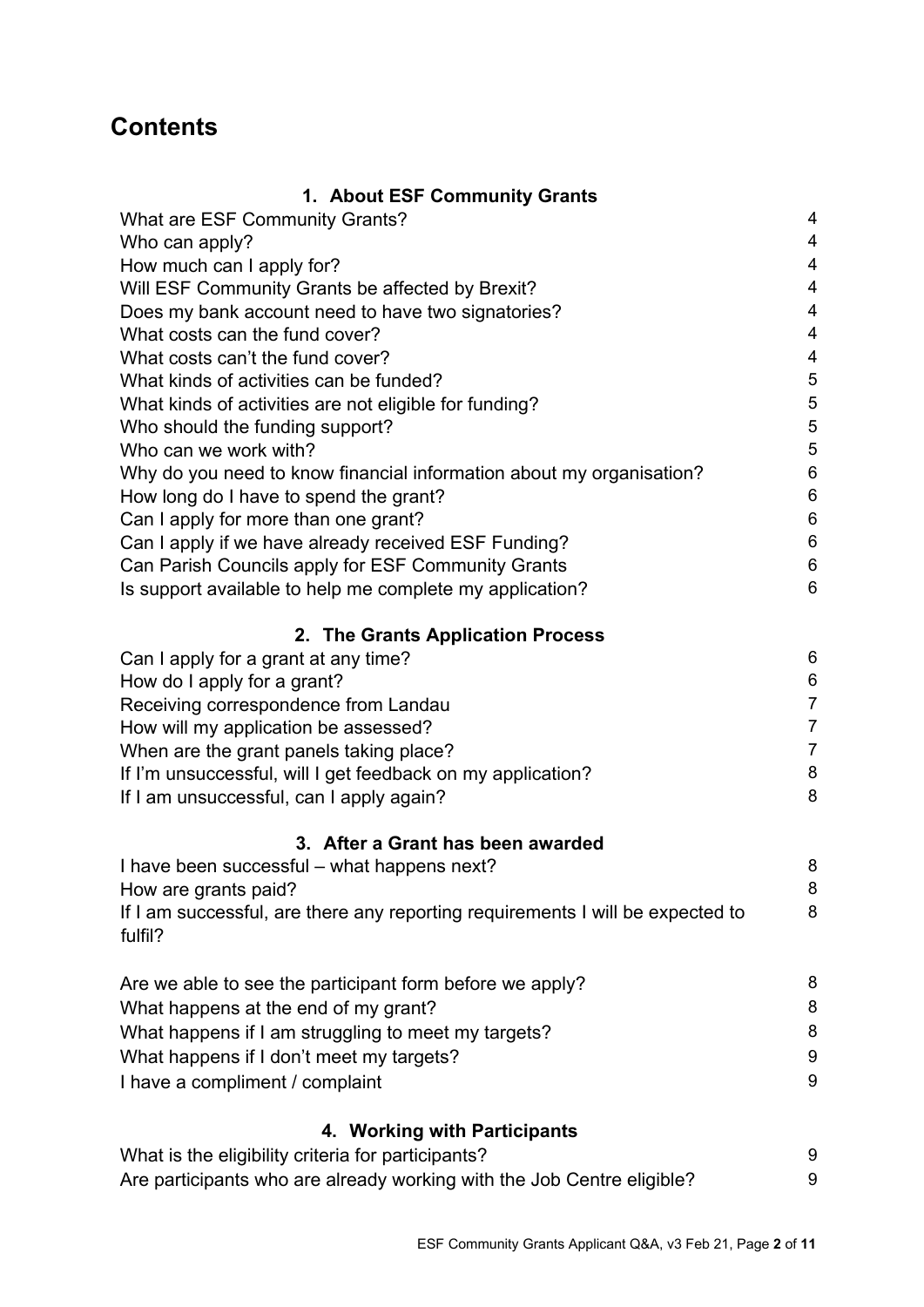| What evidence will participants need to provide to demonstrate they are  | 9  |
|--------------------------------------------------------------------------|----|
| unemployed?                                                              |    |
| What evidence will participants need to provide to demonstrate they are  | 9  |
| economically inactive?                                                   |    |
| Is there a minimum / maximum number of contact hours for participants?   | 10 |
| Do all participants have to move into employment, education or training? | 10 |
| What if my participants will progress after my grant has completed?      | 10 |
| What is classed as a progression?                                        | 10 |
|                                                                          |    |

## **5. Definitions**

| <b>Disability</b>            | 11 |
|------------------------------|----|
| <b>Economically Inactive</b> | 11 |
| Employed                     | 11 |
| <b>Small Organisations</b>   | 11 |
| <b>Third Sector</b>          | 11 |
| Unemployed                   | 11 |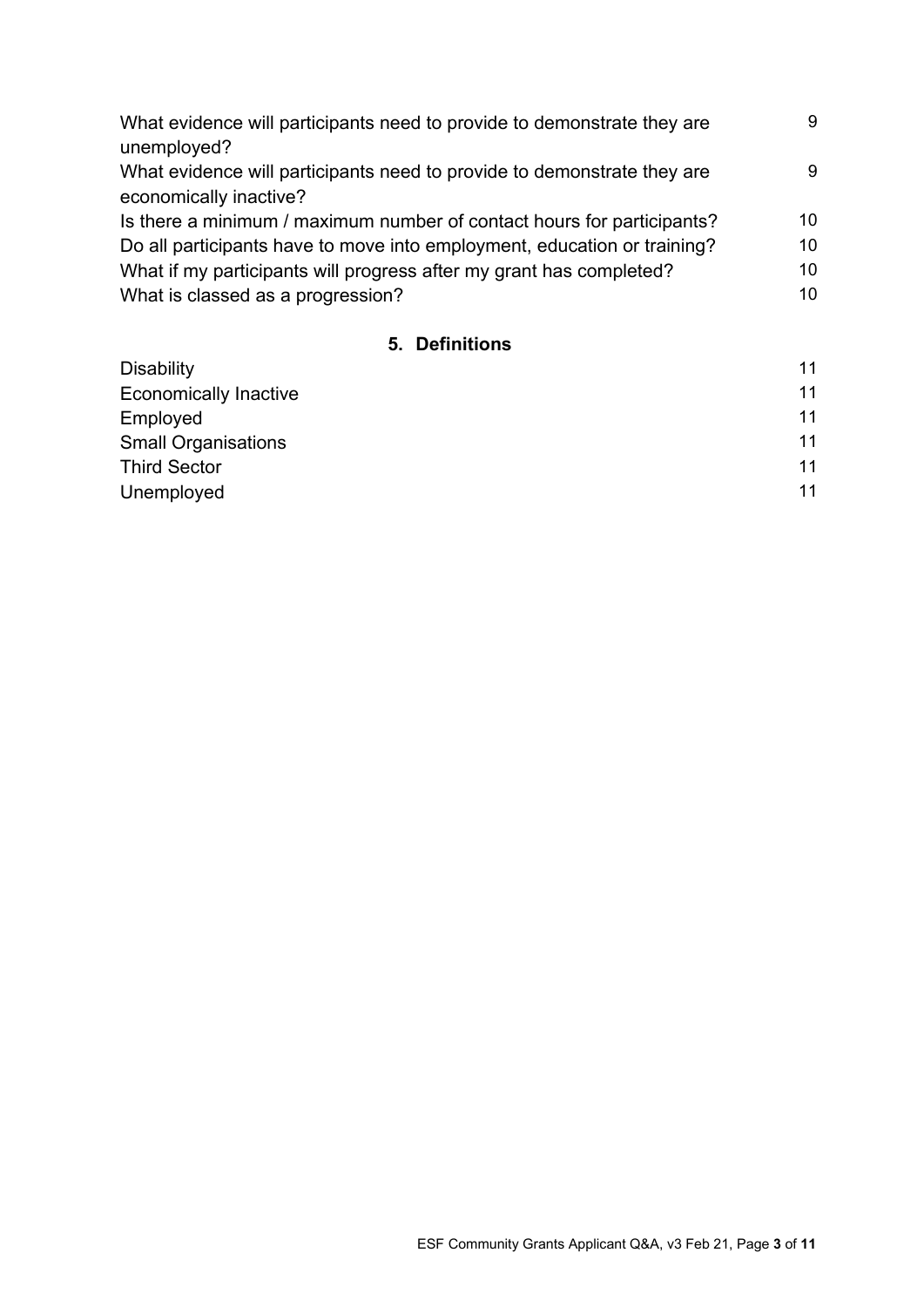# **1. About ESF Community Grants**

## **What are ESF Community Grants?**

ESF Community Grants are small grants of between £5,000 and £20,000 available to Third Sector or small organisations to enable them to support unemployed and economically inactive people into or towards employment, education or training. The Grants are funded by the European Social Fund (ESF) and the Education and Skills Funding Agency (ESFA), and managed in The Marches by Landau Limited.

### **Who can apply?**

Organisations must be Third Sector organisations, OR small organisations with fewer than 49 full-time equivalent staff, and a turnover or balance sheet equal to or under 10 million Euros (CURRENTLY APPROXIMATELY £8.6M).

#### **How much can I apply for?**

Applicants can apply for grants for projects costing between £5,000 and £20,000.

## **Will ESF Community Grants be affected by Brexit?**

No. The UK government has guaranteed that all projects funded under the ESF 2014-2020 programme period will have their funding honoured following withdrawal from the European Union, even if the UK exits without a deal. For more information, please see[:](https://www.gov.uk/government/publications/european-social-fund-esf-grants-if-theres-no-brexit-deal/european-social-fund-esf-grants-if-theres-no-brexit-deal) [https://www.gov.uk/government/publications/european-social-fund-esf-grants-if-theres](https://www.gov.uk/government/publications/european-social-fund-esf-grants-if-theres-no-brexit-deal/european-social-fund-esf-grants-if-theres-no-brexit-deal)[nobrexit-deal/european-social-fund-esf-grants-if-theres-no-brexit-deal](https://www.gov.uk/government/publications/european-social-fund-esf-grants-if-theres-no-brexit-deal/european-social-fund-esf-grants-if-theres-no-brexit-deal)

## **Does my bank account need to have two signatories?**

Yes - we cannot make a payment without this. Setting up a second signatory should be fairly straightforward however, and we encourage small organisations with only one signatory to explore this. Where an organisation with only one signatory applies for a grant, a grant may be awarded on the condition that a second signatory is put in place prior to any funds being drawn down.

#### **What costs can the fund cover?**

- Staff costs including employer's National Insurance and pension contributions, and any taxable incentives linked to pay
- Reasonable overheads you must tell us how you have worked these out
- Staff expenses such as travel or allowances
- · Volunteer costs such as travel and subsistence
- Consumables such as stationery or essential software
- Venue hire
- Small items of equipment costing up to £1,000
- · VAT that cannot be reclaimed from HMRC

IMPORTANT: One representative from all successful projects will be required to attend a mandatory briefing event between accepting their grant and starting delivery. You may wish to build in your staff time and travel costs for attending this event into your budget.

#### **What costs can't the fund cover?**

- · Activities that will not contribute to the delivery of the targets we have identified on the project outline
- Activities or staff costs that do not represent good value for money
- Anything that is a statutory obligation or will replace statutory funding
- Anything you start or spend money on before we confirm our funding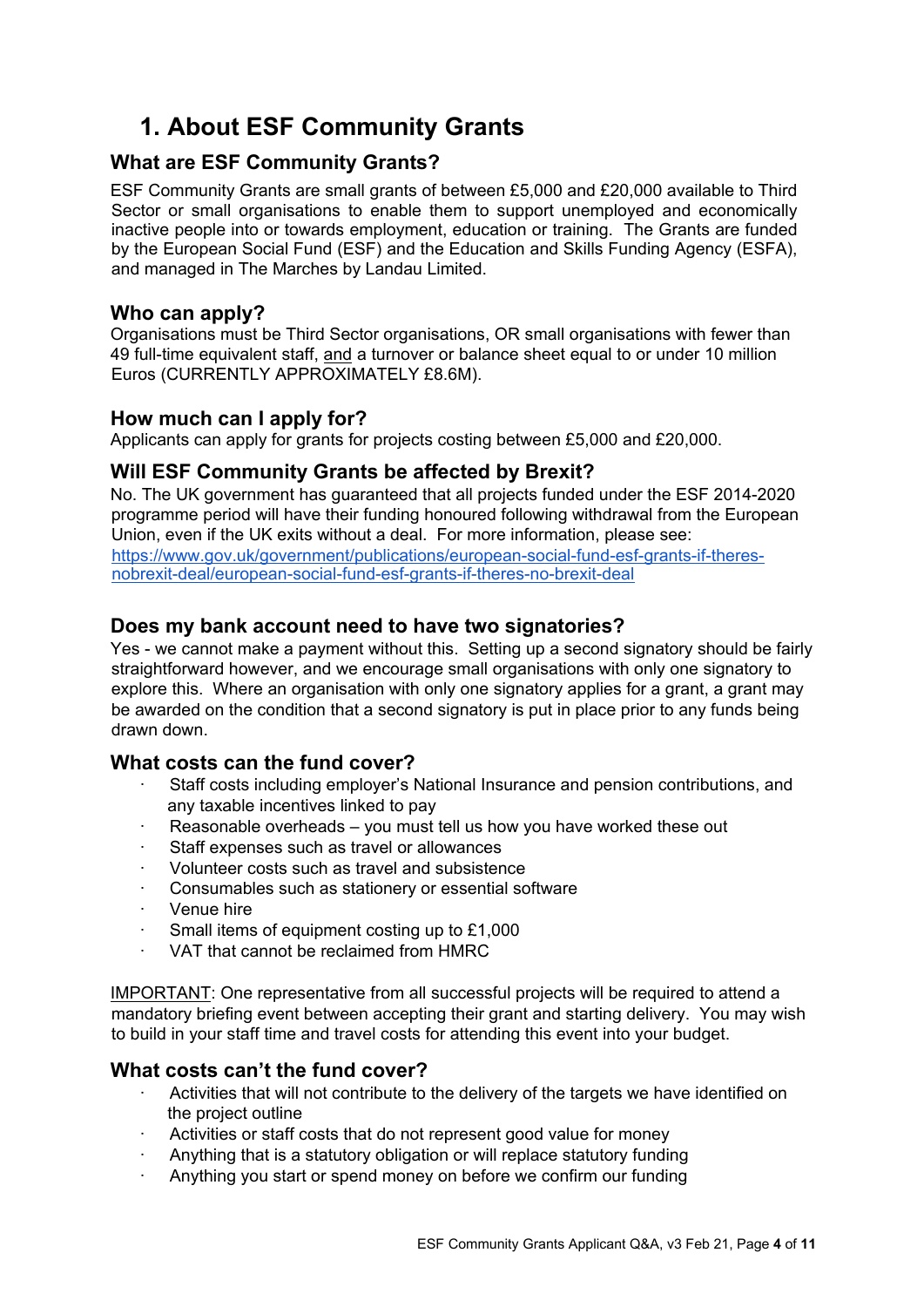- Equipment costing more than £1,000 per item
- Furniture and refurbishment or landscaping work
- Fundraising appeals, endowments and registration fees
- · In-kind contributions of unpaid voluntary work
- Loans, fines, bank charges and interest payments
- Projects that generate income or revenue
- Purchase of land or buildings
- Redundancy costs
- Finance leases (for example, where the equipment becomes the property of the leasee at the end of the agreement)
- Second-hand equipment
- · VAT you can recover
- · Vehicles

#### **What kinds of activities can be funded?**

Activities can include, but aren't limited to:

- · Engagement activities for example visits to colleges etc. to raise awareness and increase participant familiarity with more formal settings.
- · Activities to improve confidence, motivation and social integration (for example, sports, gardening, music and so on)
- · Development of local groups and networks to support people to get a job or access learning (e.g. Jobs Clubs)
- · 'Soft' Skills Development for example anger management, assertiveness or motivation
- · Innovative approaches to attract under-represented groups into learning

## **What kinds of activities are not eligible for funding?**

- Core costs of running your organisation other than those directly associated with delivery of the project
- · Activities promoting religious beliefs or political activities
- Activities that the state has a legal obligation to provide
- Fundraising activities for your organisation or any other group or activity

## **Who should the funding support?**

We particularly want to fund projects that will include support for eligible people who are unemployed or economically inactive and:

- · are over 50 years of age
- have disabilities
- are from ethnic minorities
- · are women
- have been unemployed for more than 6 months

If your project supports people outside of these priority groups that isn't a problem! Please just be aware that during the assessment process priority will be given to those projects that include some participants from priority groups.

#### **Who can we work with?**

All participants you work with must be eligible to receive ESF funding. You can access the ESF National Eligibility Criteria

here: [https://assets.publishing.service.gov.uk/government/uploads/system/uploads/a](https://assets.publishing.service.gov.uk/government/uploads/system/uploads/attachment_data/file/626878/ESF_national_eligibility_rules.pdf)  ttachment data/file/626878/ESF\_national\_eligibility\_rules.pdf. You will be given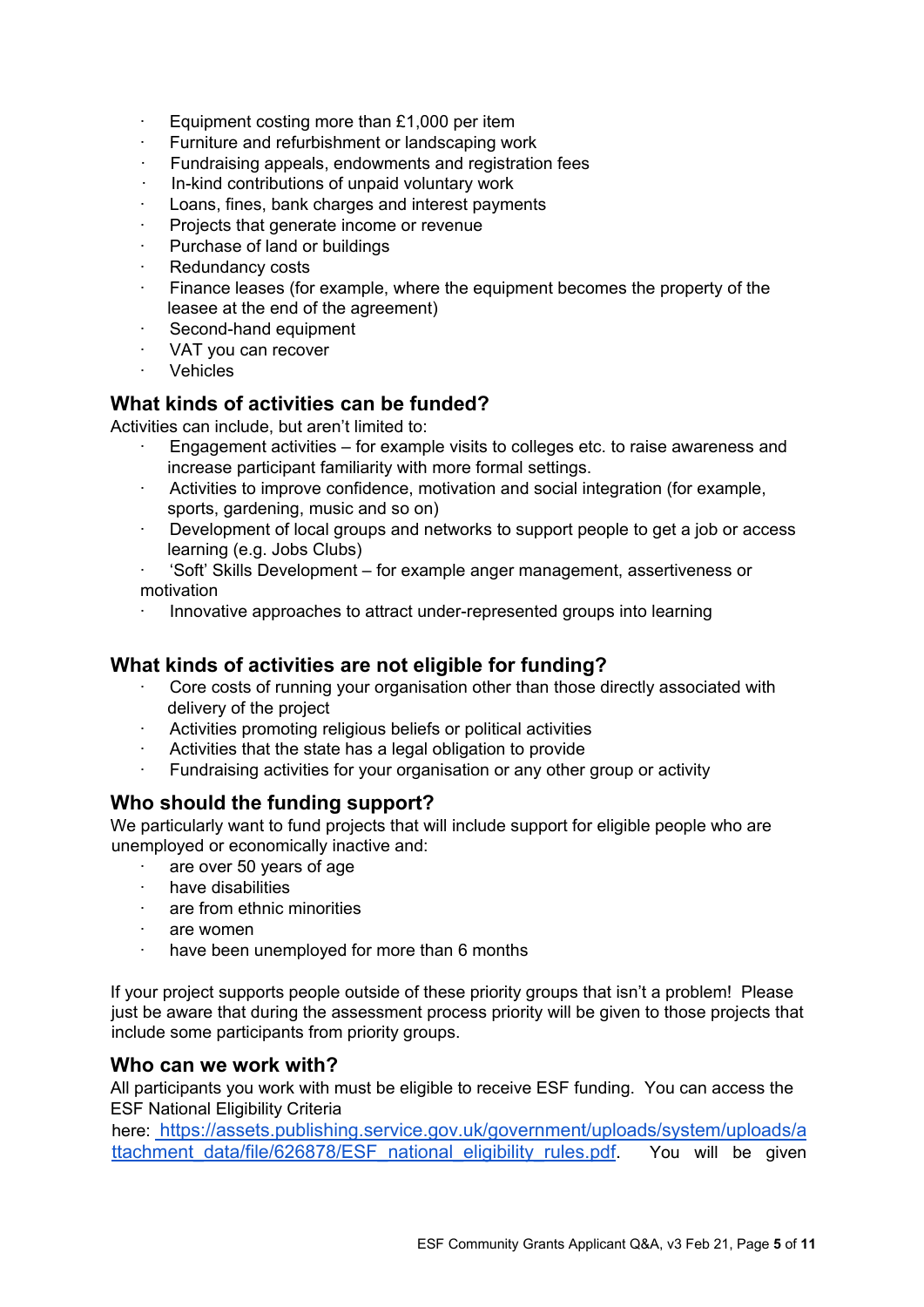template forms and accompanying guidance to capture the eligibility of those you are working with.

#### **Why do you need to know financial information about my organisation?**

Landau Limited are required by the funder to perform a due diligence check on all applicant organisations to ensure they have adequate systems and structures in place to be able to receive and spend the grant appropriately, and to evidence how the grant has been spent.

## **How long do I have to spend the grant?**

You will have 6 months to spend your grant. If you require longer than this, you can speak to one of our team once the grant has been awarded to request an extension, but this cannot be guaranteed.

#### **Can I apply for more than one grant?**

Yes, organisations can receive more than one grant from the Fund. Please note however that organisations can only have one 'live' grant at a time. Where a second application is received from an organisation, priority will be given at the Grant Panel to organisations making a first-time application.

#### **Can I apply if we have already received ESF Funding?**

Yes. The only restriction is that this grant must be for a discrete project, and not used as match funding or to top up funding on another project you are delivering.

## **Can Parish Councils apply for an ESF Community Grant**

Yes. If the Parish Council meets the criteria for a 'small organisation', then they are eligible to apply.

#### **Is support available to help me complete my application?**

If you have a particular support need during the application process please do let us know to see if this is something we can help you with.

## **2. The Grant Application Process**

#### **Can I apply for a grant at any time?**

Yes, you can apply at any time until end of March 2022

## **How do I apply for a grant?**

**STEP 1: The Eligibility Checker** 

.

The Eligibility criteria will help you to understand if your organisation and your proposed project are eligible for funding. Page 3 of the Community Grant Guide in the section titled 'Who can apply for an ESF Community Grant?' will let you know whether it's possible to proceed with an application.

When you have completed the Eligibility Check successfully you can proceed with the application straight away.

#### **STEP 2: Completing the Application Form**

You've passed the Eligibility Checker? Great! The next step is to complete your full application form this is done via a survey monkey application found on the Grants website. [www.landaugrants.co.uk](http://www.landaugrants.co.uk/) .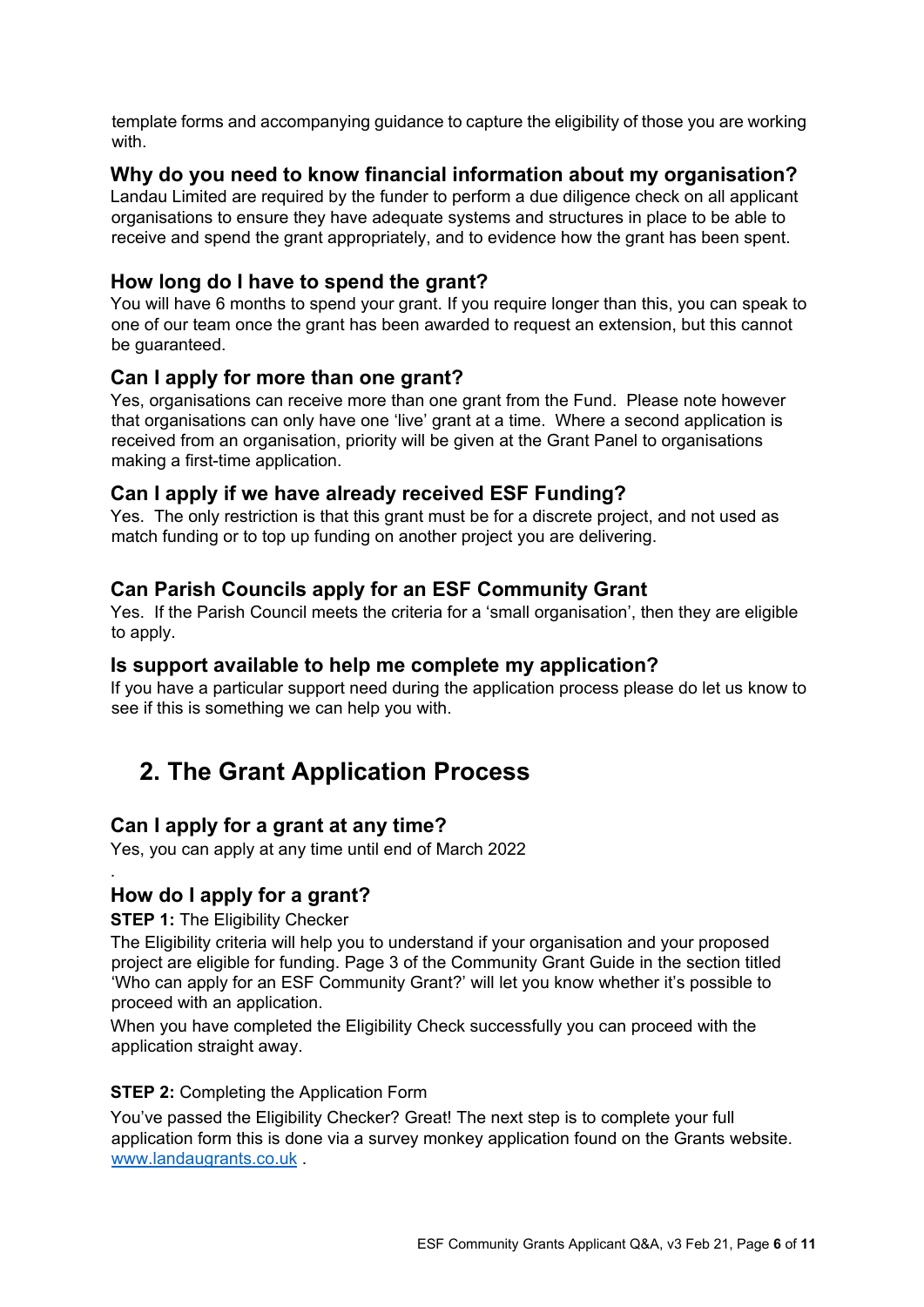The application is designed to tell us the key things we need to know about your project in order to decide whether we can fund it. You can find some notes on completing the application in Appendix 1 of the Community Grant Guide (see page 14). You will need to complete the application form on survey monkey.

You'll also be asked to upload four documents relating to your eligibility when you submit your application:

- **1.** Your organisation's Constitution
- **2.** Memorandum of Association or Articles of Association
- **3.** cent signed audited accounts
- **4.** Letter f reference (if Applicable)

#### **STEP 3: Submitting the Application Form**

Once you're happy that you have completed all the information onto survey monkey, submit the application which we will review in the timescales explained below.

#### **Receiving correspondence from Landau Ltd**

To ensure you successfully receive email communications regarding your application, please save this email address – landaugrants@landau.co.uk - to your contacts or safe list. This will prevent emails being filtered into your spam or junk folders, where they can easily be overlooked.

#### **How will my application be assessed?**

Your application will be assessed by an experienced grants officer using a scoring matrix available in the application guidance. A summary report on applications will be submitted to the monthly grants panels along with a recommendation as to whether or not the project can be funded. The grant panel will review and endorse the recommendations, or raise queries and requests for further information where needed.

#### **When are the grant panels taking place?**

Applications need to be in by the last working day of the month. Panel meetings take place  $3<sup>rd</sup>$  week of the following month.

| Application               | <b>Planned Panel</b>    | Application                | <b>Planned Panel</b> |
|---------------------------|-------------------------|----------------------------|----------------------|
| <b>Deadline</b>           | <b>Meetings</b>         | <b>Deadline</b>            | Meetings             |
|                           |                         |                            |                      |
| 26 <sup>th</sup> February | 24 <sup>th</sup> March  | 31 <sup>st</sup> August    | 24th September       |
| 31 <sup>st</sup> March    | 24 <sup>th</sup> April  | 30 <sup>th</sup> September | 25th October         |
| 30 <sup>th</sup> April    | 27 <sup>th</sup> May    | 29th October               | 24th November        |
| $\overline{26^{th}}$ May  | $24th$ June             | 30 <sup>th</sup> November  | tbc                  |
| 30 <sup>th</sup> June     | 26th July               | 31 <sup>st</sup> December  | tbc                  |
| 30 <sup>th</sup> July     | 25 <sup>th</sup> August |                            |                      |

Here are the application due dates for 2021.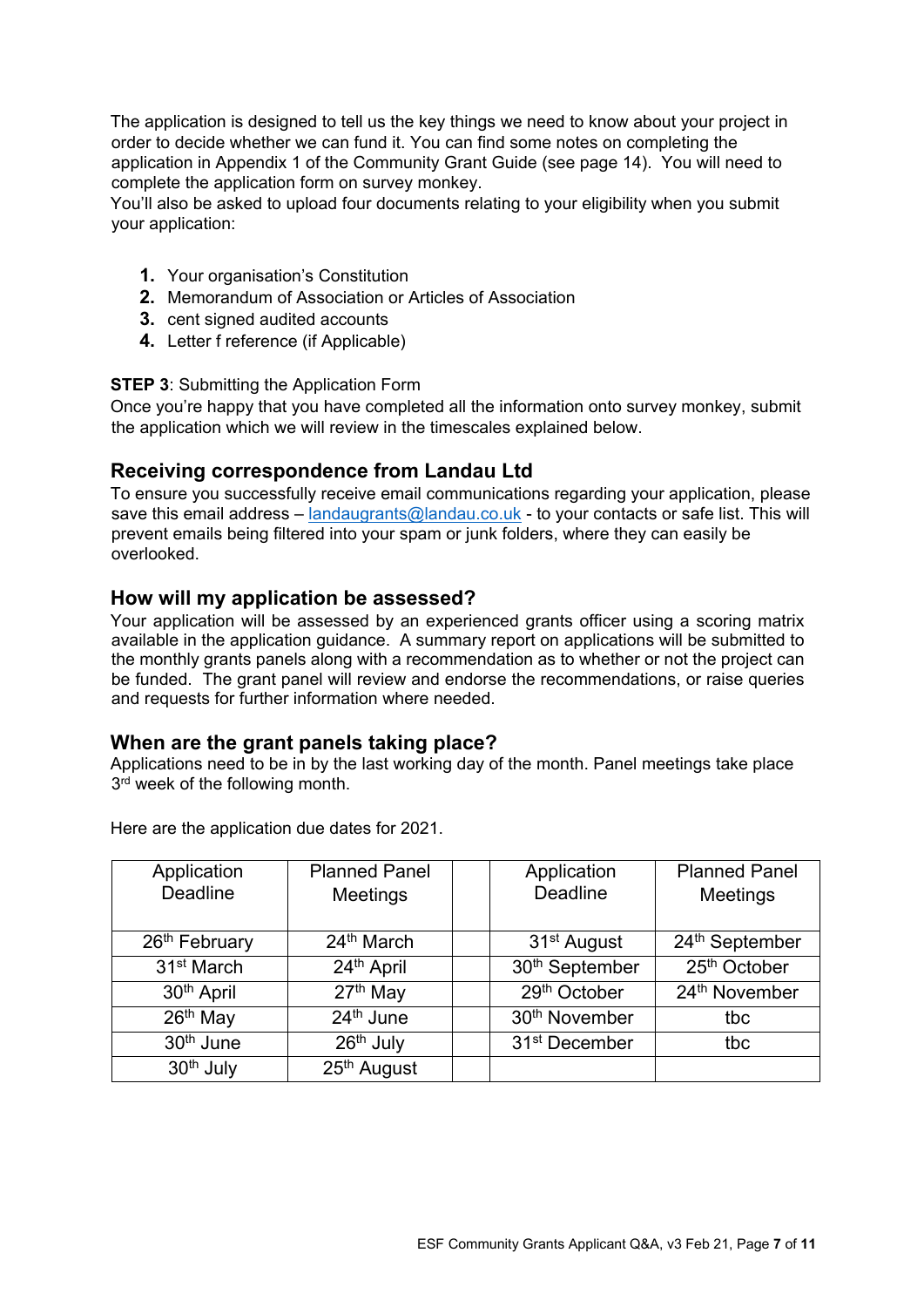## **If I'm unsuccessful, will I get feedback on my application?**

All unsuccessful applicants will receive written feedback on their applications, along with guidance on whether a further submission is advisable.

#### **If I am unsuccessful, can I apply again?**

Yes. Where your application has the potential to be fundable, you will be offered advice and guidance if required to help with your subsequent applications.

## **3. After a Grant has been awarded**

## **I have been successful – what happens next?**

We'll write to you to confirm the amount of grant you have been awarded, and to let you know if there are any additional conditions attached to the funding (for example, putting a particular policy in place). If you are happy to accept the funding, you will be asked to accept the grant and complete the Due Diligence requirements. These will check that your organisation has the policies and financial systems in place to manage the funds. Landau will check these details and let you know if there are any queries. Once you have passed the Due Diligence, Landau will write to you to let you know, and will release your first grant payment (40% of your total grant).

## **How are grants paid?**

Grants are paid in three instalments by BACS transfer into your organisation's account:

- · Payment 1: 40% on acceptance of grant and satisfactory completion of Due **Diligence**
- Payment 2: 40% After 3 months delivery, subject to satisfactory performance against your key milestones and participant profile

· Payment 3 20% on acceptance of your final report, financial evidence, case study, and satisfactory overall progress against your key milestones and participant profile.

## **If I am successful, are there any reporting requirements I will be expected to fulfil?**

Yes. You will be required to provide an interim report at the halfway point of your grant period, as well as a final report at the end. In addition, you will be required to update us on enrolments and progressions of your participants on a monthly basis. You will be asked to upload scanned copies of each participant file once when they enrol, and again when they exit your project. You will do this via OneDrive.

## **Are we able to see the participant form before we apply?**

A draft participant form is available on request from the Community Grants Teams

## **What happens at the end of my grant?**

We will prompt you to complete a final report and case study on your project, ask you to submit evidence of your expenditure across the project, and to ensure that all completed participant forms have been uploaded to OneDrive. We will provide you with templates and guidance to help you with this. You will also be asked to deliver your hard copy participant forms to your local Landau office.

## **What happens if I am struggling to meet my targets?**

Don't panic! Please get in touch with us as soon as possible at landaugrants@landau.co.uk or call 01952 245015 and ask to speak to a member of the ESF Community Grants team. The earlier you can tell us about a potential problem, the more likely we are to be able to help.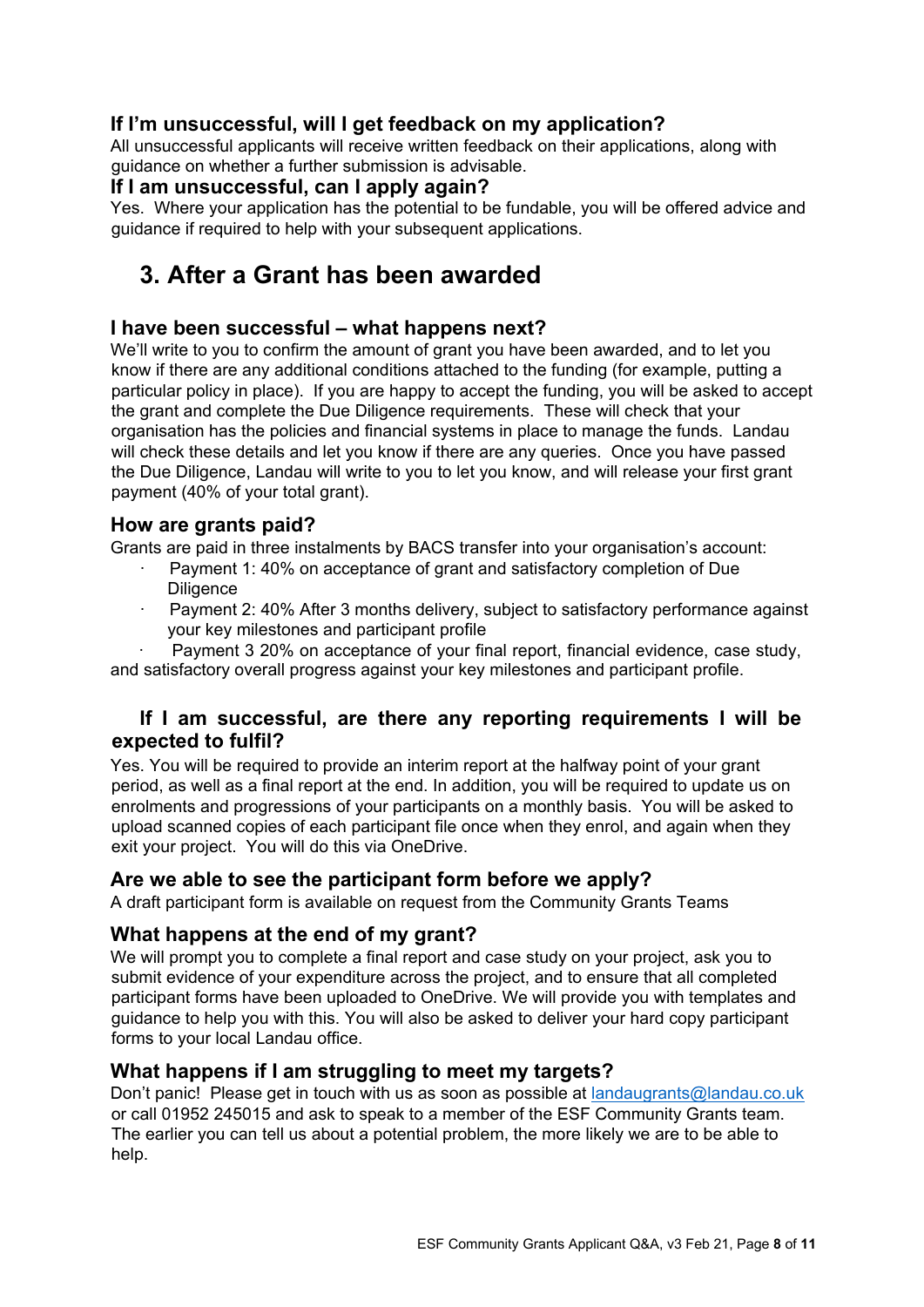## **What happens if I don't meet my targets?**

If you aren't meeting your targets we will discuss next steps with you. We will work with you wherever we can to make sure your project is a success. If things aren't working out however we may need to take further action. Depending on the point you are in your grant, the amount of funds you have spent, and the extent of your underperformance, we may:

- Offer you an extension
- · Withhold your next payment until your performance improves
- Reduce the overall amount of your grant
- · Ask you to pay back some or all of the funds you have received.

It's really important that you let us know as soon as possible if your project is struggling to ensure we have as much time as possible to help get you back on the right track.

#### **I have a compliment / complaint**

You can contact a member of the ESF Community Grants team at landaugrants@landau.co.uk or by telephone at 01952 245015. If you would like to talk to someone outside of the Grants team, please contact info@landau.co.uk.

## **4. Working with Participants**

#### **What is the eligibility criteria for participants?**

All grant recipients will need to make sure that the people they work with are eligible to receive ESF funding. You will need to ensure that all participants are able to provide you with evidence that they:

- Have the right to live and work in the UK
- · Are aged 16 years or older
- · They are unemployed (preferably 6 months+), or economically inactive and not in education or training.

A full list of the preferred evidence will be provided in the Grant Process for successful applicants, and a 'Participant File' will be provided which will guide your staff through the evidencing process.

#### **Are participants who are already working with the Job Centre eligible?**

Yes – as long as the participant meets ESF eligibility / programme eligibility criteria, it doesn't matter if they are also working with the Job Centre.

#### **What evidence will participants need to provide to demonstrate they are unemployed?**

The participant will need to confirm their employment status, how long they have been unemployed, and what (if any) benefit they are claiming. Wherever possible they must also provide a letter from the DWP or Jobcentre Plus confirming their status.

## **What evidence will participants need to provide to demonstrate they are economically inactive?**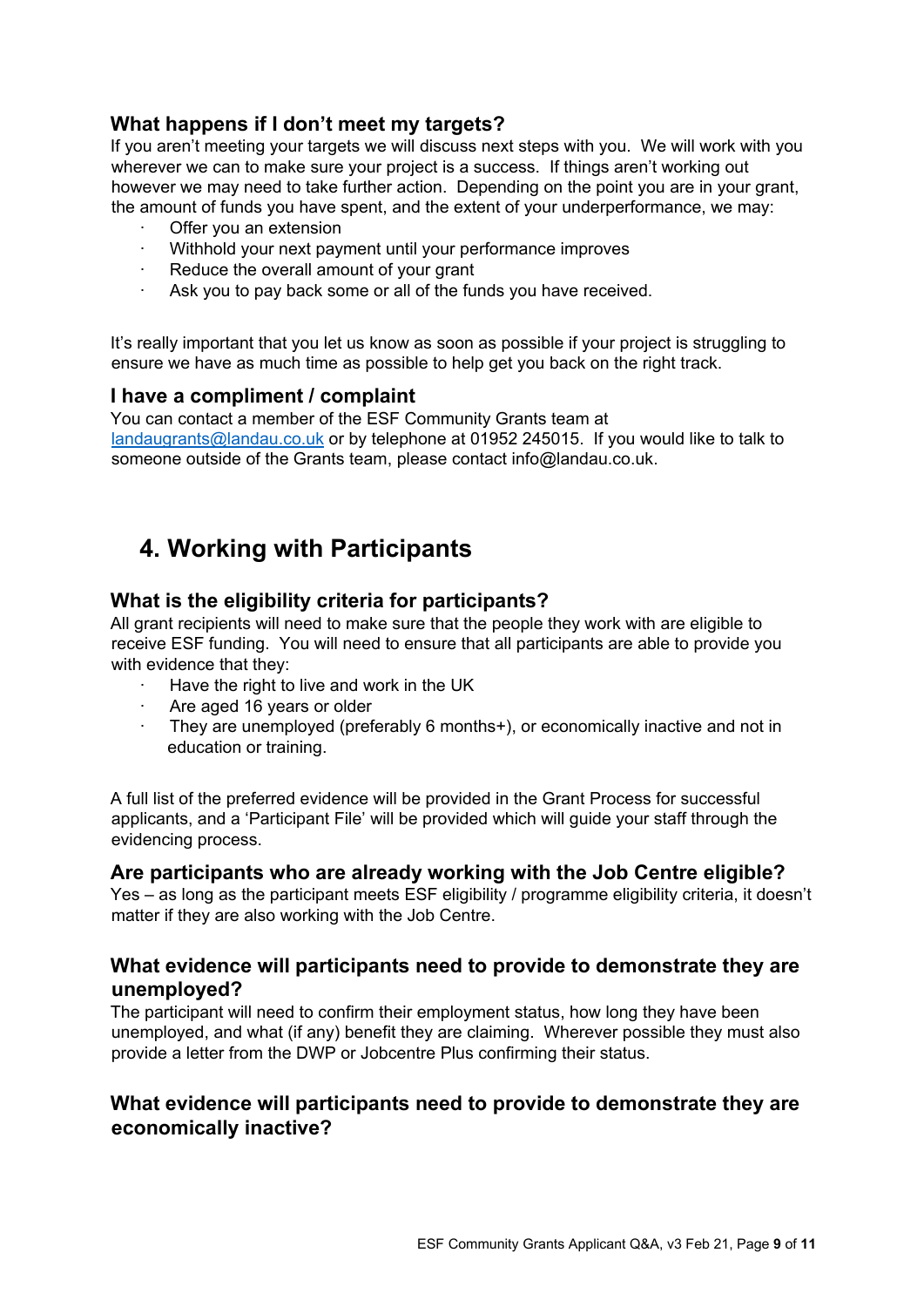Participants will need to self-declare they are inactive and you will need a signed statement to that affect. They may also be able to show you supporting evidence, such as being in receipt of new-style ESA, or a referral from a third party.

## **Is there a minimum / maximum number of contact hours for participants?**

No – we do not specify a maximum or minimum number of contact hours with participants. We do expect however that your grant application will demonstrate that participants will make good progress through engaging with your project, and that it represents good value for money in line with the guide 'per head' value set out in the Application Guidance.

## **Do all participants have to move into employment, education or training?**

No – we expect projects to move 31% of their participants into employment, education or training, but accept that there will be some variance in this depending on the type of project you are running.

#### **What if my participants will progress after my grant has completed?**

Where a project may need additional time at the end of their grant to evidence that participants have progressed they will also be able to request that from their Grant Officer. Please note that to claim a progression, participants will need to have achieved the progression within 28 days of the completion of the ESF funded activity. Grant recipients will then need to report a progression and provide evidence of the progression within 3 months of the end date of the learning activity.

#### **What is classed as a progression?**

A participant will be considered to have progressed if they enter into employment or education/training after completing your project. All forms of employment are counted, including zero hours contracts. To be considered a progression, education or training must be a level higher than they completed during your ESF project, or a minimum of 20 guided learning hours (GLH) at the same level.